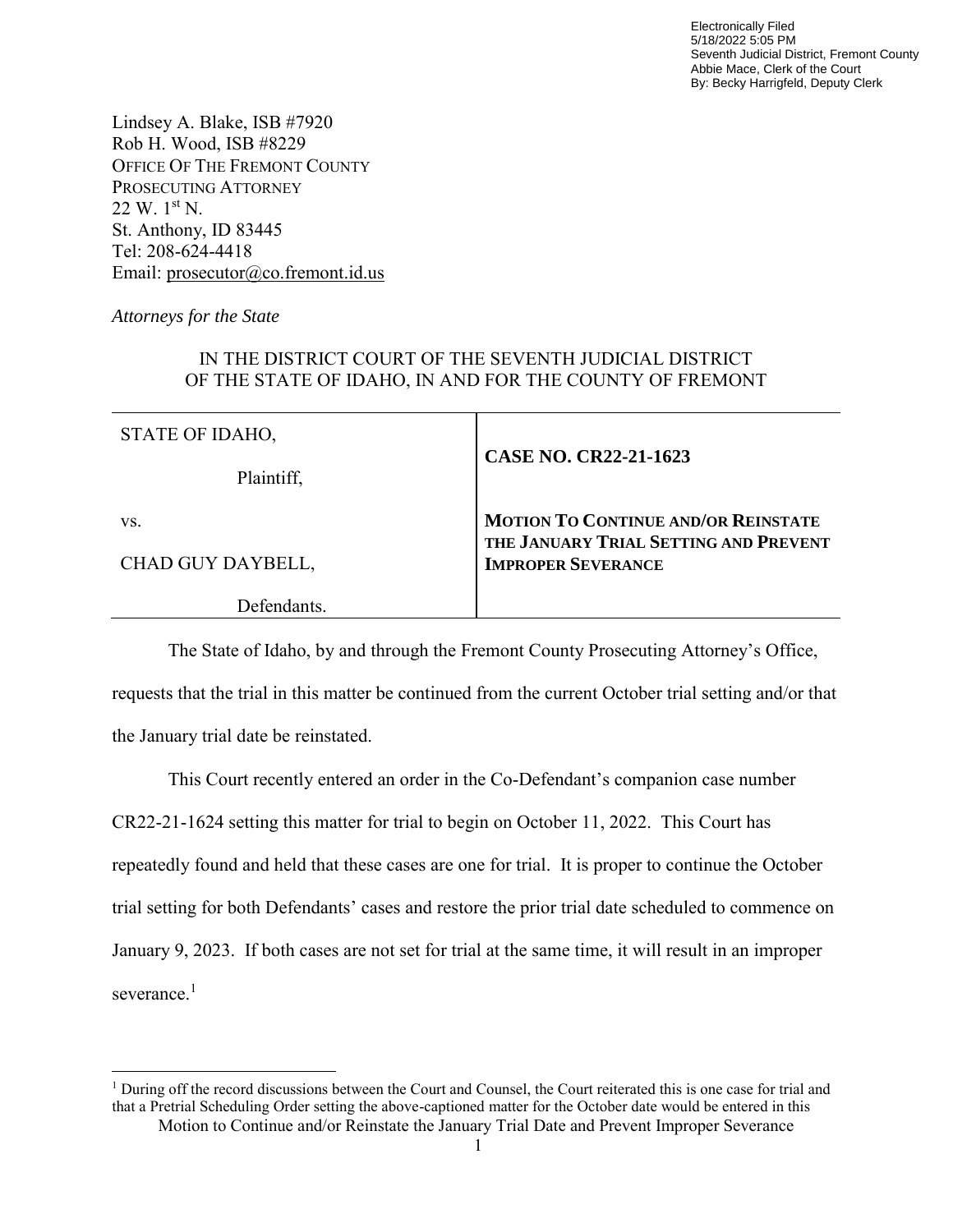The State requests this Court adopt the Motion to Find Good Cause to Continue Trial and Avoid Improper Severance filed on May 2, 2022, in the companion case CR22-21-1624, into this case number.

DATED this 18th day of May, 2022.

Rob Wood Lindsey A. Blake Prosecuting Attorney Prosecuting Attorney

 $\overline{\phantom{a}}$ 

/s/Rob Wood\_\_\_\_\_\_\_\_\_\_\_\_\_\_\_\_\_\_\_\_\_\_\_\_\_ /s/Lindsey A. Blake\_\_\_\_\_\_\_\_\_\_\_\_\_\_\_\_\_

case. The State has been awaiting the Pretrial Scheduling Order; however, it has still not been entered in the record, and this matter is set to be heard on May 19, 2022.

Motion to Continue and/or Reinstate the January Trial Date and Prevent Improper Severance